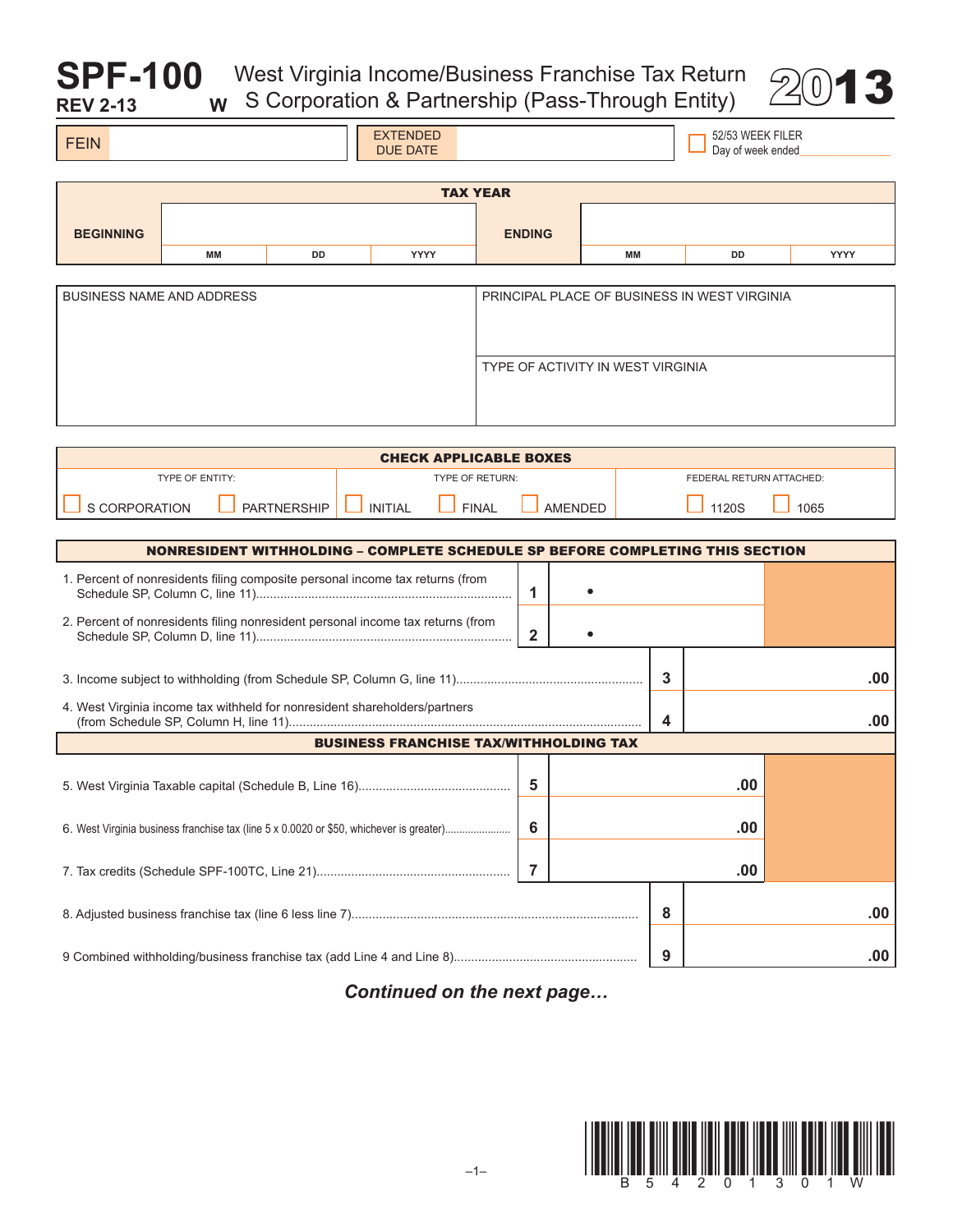| <b>FEIN</b>                                                                                                                                                                                                                                                                 |    |      |    |            |                                  |
|-----------------------------------------------------------------------------------------------------------------------------------------------------------------------------------------------------------------------------------------------------------------------------|----|------|----|------------|----------------------------------|
|                                                                                                                                                                                                                                                                             |    |      | 9  |            | .00                              |
|                                                                                                                                                                                                                                                                             | 10 |      |    | .00        |                                  |
|                                                                                                                                                                                                                                                                             | 11 |      |    | .00        |                                  |
| 12. Withholding payments (Complete and Attach SPF-100W)<br><b>CHECK HERE IF</b>                                                                                                                                                                                             | 12 |      |    | .00        |                                  |
|                                                                                                                                                                                                                                                                             | 13 |      |    | .00        |                                  |
| 14. Payments (add lines 10 through 13) Must match total of Schedule of Tax Payments                                                                                                                                                                                         |    |      | 14 |            | .00                              |
|                                                                                                                                                                                                                                                                             |    |      | 15 |            | .00                              |
|                                                                                                                                                                                                                                                                             |    |      | 16 |            | .00                              |
| 17. Tax Due – If line 16 is smaller than line 9, enter amount owed. If line 16 is larger than line 9 enter 0                                                                                                                                                                |    |      | 17 |            | .00                              |
|                                                                                                                                                                                                                                                                             |    |      | 18 |            | .00                              |
|                                                                                                                                                                                                                                                                             |    |      | 19 |            | .00                              |
| 20. Penalty for underpayment of business franchise estimated tax. Attach Form SPF-100U<br>Check if requesting waiver/annualized worksheet used                                                                                                                              |    |      | 20 |            | .00                              |
| 21. Total Due with this return (add lines 17 through 20) Make check payable to West Virginia State Tax Department                                                                                                                                                           |    |      | 21 |            | .00                              |
|                                                                                                                                                                                                                                                                             | 22 |      |    | .00        |                                  |
|                                                                                                                                                                                                                                                                             | 23 |      |    | .00        |                                  |
| 24. Amount of Line 22 to be refunded                                                                                                                                                                                                                                        | 24 |      |    | .00        |                                  |
| <b>Direct</b><br><b>CHECKING</b><br>$\Box$ SAVINGS<br><b>Deposit</b>                                                                                                                                                                                                        |    |      |    |            |                                  |
| of Refund<br><b>ROUTING NUMBER</b>                                                                                                                                                                                                                                          |    |      |    |            | <b>ACCOUNT NUMBER</b>            |
| Under penalties of perjury, I declare that I have examined this return, accompanying schedules and statements, and to the best of my knowledge and<br>belief, it is true, correct and complete. I authorize the State Tax Department to discuss my return with my preparer. |    |      |    | <b>YES</b> | <b>NO</b>                        |
|                                                                                                                                                                                                                                                                             |    |      |    |            |                                  |
| Signature of Officer/Partner or Member<br>Print name of Officer/Partner or member<br>Title                                                                                                                                                                                  |    | Date |    |            | <b>Business Telephone Number</b> |
| Paid preparer's signature<br>Firm's name and address                                                                                                                                                                                                                        |    | Date |    |            | Preparer's Telephone Number      |
| <b>MAIL TO:</b><br>WEST VIRGINIA STATE TAX DEPARTMENT<br>TAX ACCOUNT ADMINISTRATION DIVISION<br>PO BOX 11751<br><b>CHARLESTON WV 25339-1751</b><br>$-2-$                                                                                                                    |    |      |    |            |                                  |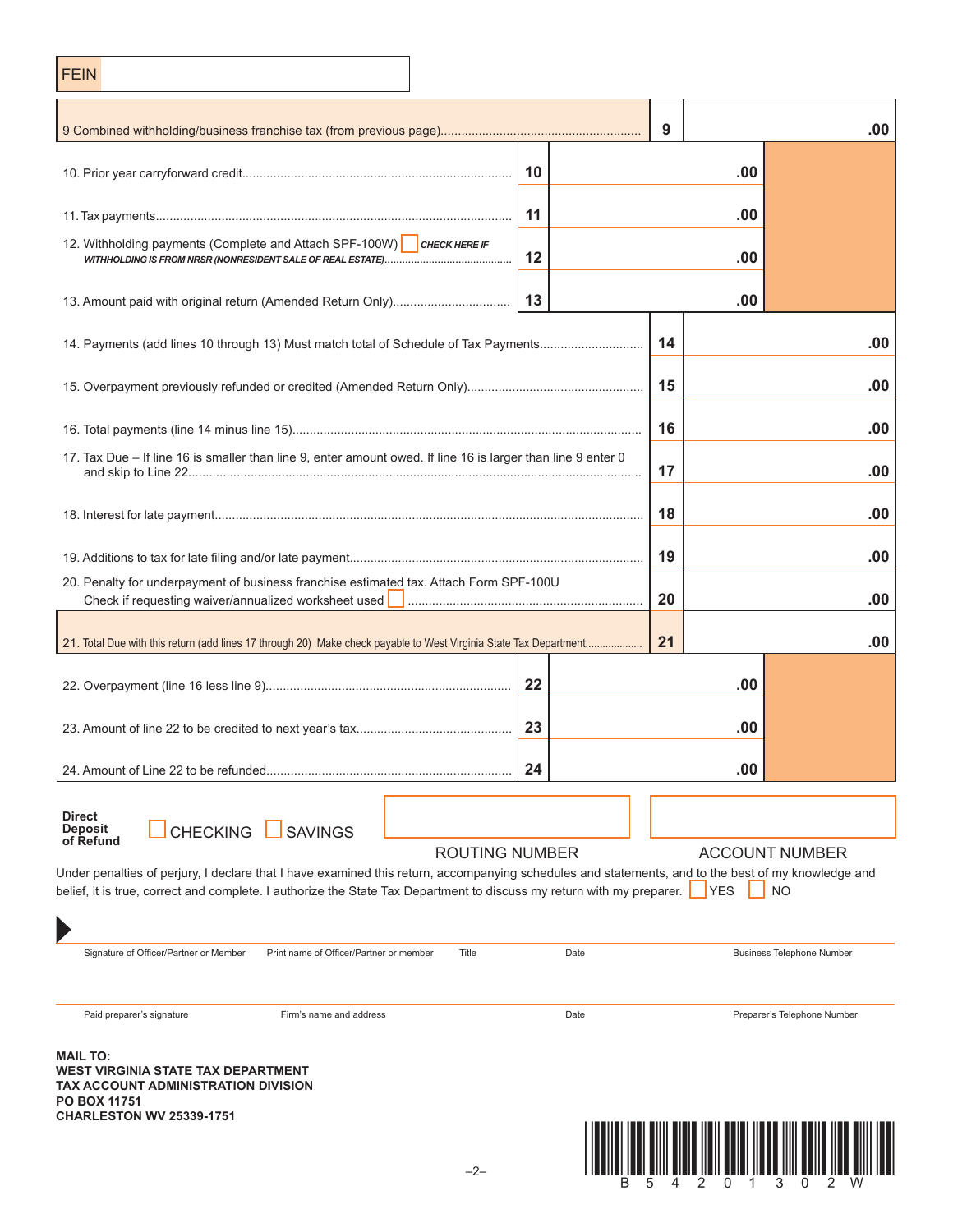| <b>SCHEDULES</b> |   |
|------------------|---|
| A & A-1          |   |
| (FORM SPF-100)   | W |

## Income/Loss Income/Loss<br>Modifications to Federal Partnership Income 2013



| <b>SCHEDULE A - INCOME/LOSS</b>                                                                                                                                                                                  |    |     |
|------------------------------------------------------------------------------------------------------------------------------------------------------------------------------------------------------------------|----|-----|
| 1. Income/Loss: S corporation use Federal Form 1120S; Partnership use Federal Form 1065                                                                                                                          | 1  | .00 |
| 2. Other income: S corporation use Federal Form 1120S, Schedule K-1, supplemental income; Partnership                                                                                                            | 2  | .00 |
| 3. Other expenses/deductions: S corporation use Federal Form 1120S, Schedule K; Partnership use                                                                                                                  | 3  | .00 |
| 4. TOTAL FEDERAL INCOME: Add lines 1 and 2 minus line 3 – Attach federal return                                                                                                                                  | 4  | .00 |
|                                                                                                                                                                                                                  | 5  | .00 |
| 6. Modified federal income (sum of lines 4 and 5). Wholly WV business go to line 12; multistate corporation                                                                                                      | 6  | .00 |
| 7. Total nonbusiness income allocated everywhere: S CORPORATION ONLY use Form SPF-100APT,                                                                                                                        | 7  | .00 |
|                                                                                                                                                                                                                  | 8  | .00 |
| 9. West Virginia apportionment factor (Round to 6 decimal places)<br>from SPF-100APT, S corporation use Schedule B, Line 8; or Part 2,<br>9<br>Column 3; or Part 3, Column 3; Partnership use Schedule B, Line 8 |    |     |
| 10. West Virginia apportioned income (line 8 multiplied by line 9) If line 10 shows a loss, omit page 1, lines 1<br>through 4. However, you must complete Schedule SP. S corporations complete lines 11 and 12   | 10 | .00 |
| 11. Nonbusiness income allocated to West Virginia; S CORPORATION ONLY. Use Form SPF-100APT,                                                                                                                      | 11 | .00 |
| 12. West Virginia income (wholly WV S corporations enter line 6; Multistate Corporations add lines 10 and<br>11). If line 12 shows a loss, omit page 1, lines 1 through 4. However you must complete Schedule SP | 12 | .00 |
| <b>SCHEDULE A-1 - MODIFICATIONS TO FEDERAL PARTNERSHIP INCOME</b>                                                                                                                                                |    |     |
| <b>INCREASING</b>                                                                                                                                                                                                |    |     |
| 13. Interest income from obligations or securities of any state, or political subdivision other than WV                                                                                                          | 13 | .00 |
| 14. US Government obligation interest or dividends exempt from federal but not exempt from state tax, less                                                                                                       | 14 | .00 |
| 15. Interest expenses deducted on your federal return on indebtedness to purchase or carry securities                                                                                                            | 15 | .00 |
|                                                                                                                                                                                                                  | 16 | .00 |
| <b>DECREASING</b>                                                                                                                                                                                                |    |     |
|                                                                                                                                                                                                                  | 17 | .00 |
| 17. Interest or dividends from US government obligations, included on your federal return<br>18. US Government obligation interest or dividends subject to federal but exempt from state tax, less               | 18 | .00 |
| 19. Refund or credit of income taxes or taxes based upon income, imposed by WV or any other jurisdiction,                                                                                                        | 19 | .00 |
|                                                                                                                                                                                                                  | 20 | .00 |
|                                                                                                                                                                                                                  | 21 | .00 |
|                                                                                                                                                                                                                  | 22 | .00 |
| <b>NET</b>                                                                                                                                                                                                       |    |     |
|                                                                                                                                                                                                                  | 23 | .00 |

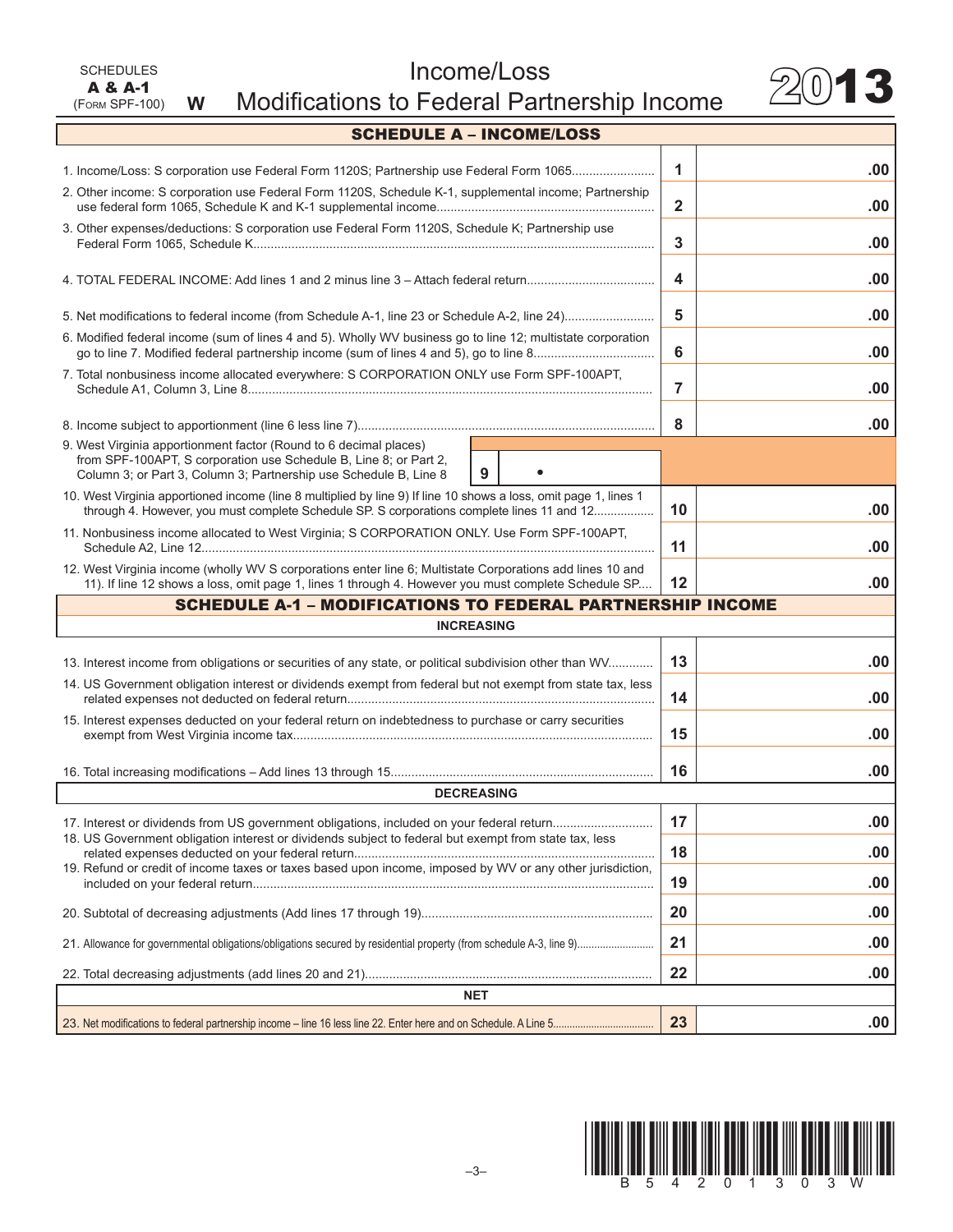SCHEDULE

# $A-2$ <br>(Form SPF-100)**W** Modifications to Federal S Corporation Income  $2013$

| S CORPORATION INCOME TAX - CALCULATION OF WV TAXABLE INCOME (§ 11-24-6 and 6a)                          |    |      |  |  |  |  |
|---------------------------------------------------------------------------------------------------------|----|------|--|--|--|--|
|                                                                                                         | 1  | .00  |  |  |  |  |
| 2. U.S. Government obligation interest or dividends not exempt from state tax, less related             | 2  | .00  |  |  |  |  |
| 3. Income taxes or taxes based upon net income, imposed by West Virginia or any other jurisdic-         | 3  | .00  |  |  |  |  |
| 4. Federal depreciation/amortization for WV water/air pollution control facilities - WHOLLY WV          | 4  | .00  |  |  |  |  |
| 5. Unrelated business taxable income of a corporation exempt from federal tax (IRC 512)                 | 5  | .00  |  |  |  |  |
|                                                                                                         | 6  | .00  |  |  |  |  |
| 7. Federal deduction for charitable contributions to Neighborhood Investment Programs if claiming       | 7  | .00  |  |  |  |  |
|                                                                                                         | 8  | .00  |  |  |  |  |
|                                                                                                         | 9  | .00  |  |  |  |  |
|                                                                                                         | 10 | .00  |  |  |  |  |
| 11. Add back for expenses related to certain REIT's and regulated Investment Companies                  | 11 | .00  |  |  |  |  |
|                                                                                                         | 12 | .00  |  |  |  |  |
| 13. Refund or credit of income taxes based upon net income, imposed by WV or any other                  | 13 | .00  |  |  |  |  |
| 14. Interest expense on obligations or securities of any state or its political subdivisions disallowed | 14 | .00  |  |  |  |  |
| 15. Salary expense not allowed on federal return due to claiming the federal jobs credit                | 15 | .00  |  |  |  |  |
|                                                                                                         | 16 | .00  |  |  |  |  |
|                                                                                                         | 17 | .00  |  |  |  |  |
|                                                                                                         | 18 | .00  |  |  |  |  |
|                                                                                                         | 19 | .00  |  |  |  |  |
| 20. Employer contributions to medical savings accounts (WV Code §33-16-15) included in federal          | 20 | .00  |  |  |  |  |
|                                                                                                         | 21 | .00  |  |  |  |  |
| 22. Allowance for governmental obligations/obligations secured by residential property (from            | 22 | .00  |  |  |  |  |
|                                                                                                         | 23 | .00  |  |  |  |  |
| 24. Net modifications to Federal S corporation Income (line 12 less line 23). ENTER HERE AND            | 24 | .00. |  |  |  |  |

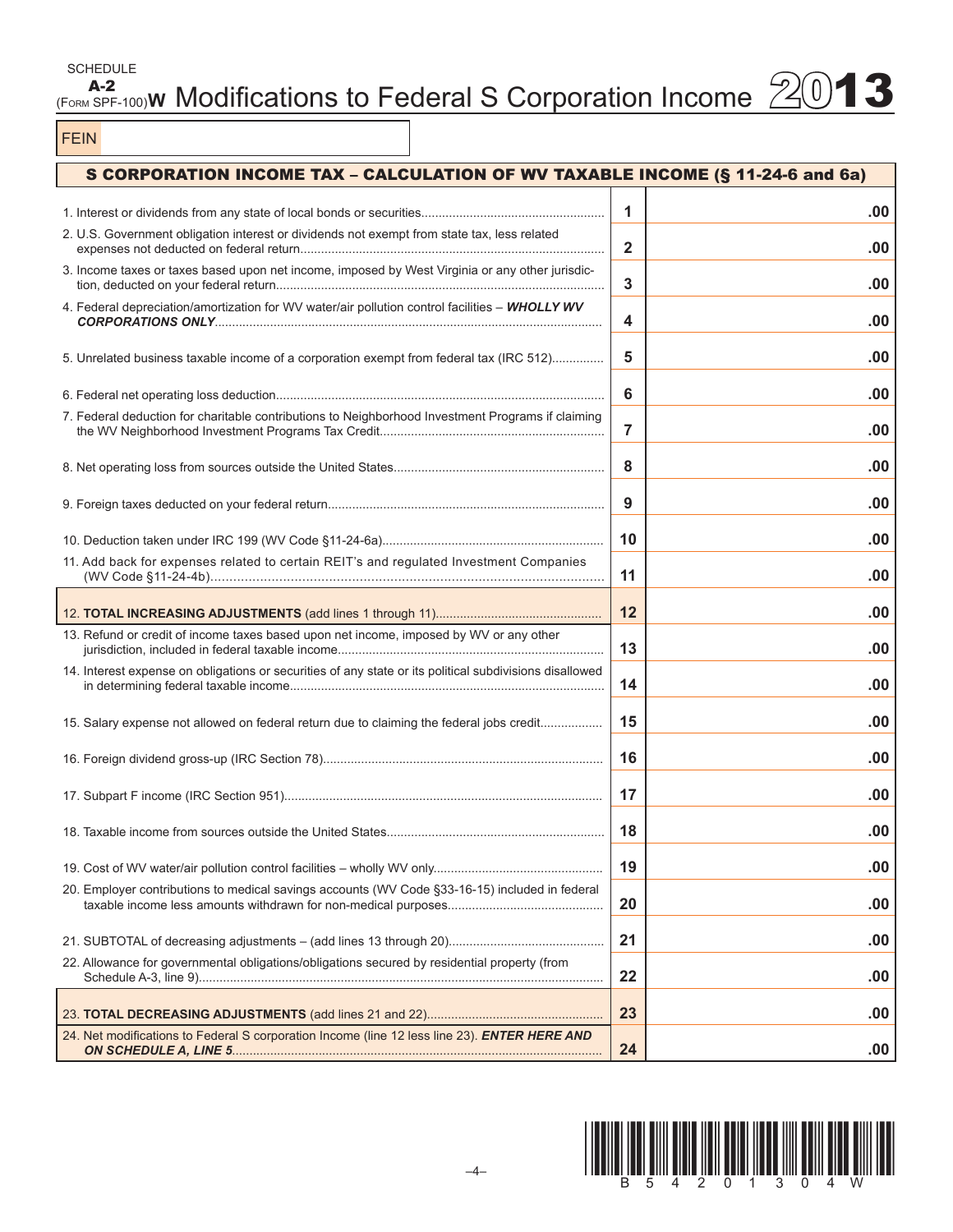# **SPF-100**



|                                                                                                                                                                                                                                                                                    |  |  | <b>RESIDENTIAL PROPERTY (§11-24-6(f))</b> |  |  |                    | SCHEDULE A-3 - ALLOWANCE FOR GOVERNMENTAL OBLIGATIONS/OBLIGATIONS SECURED BY |
|------------------------------------------------------------------------------------------------------------------------------------------------------------------------------------------------------------------------------------------------------------------------------------|--|--|-------------------------------------------|--|--|--------------------|------------------------------------------------------------------------------|
|                                                                                                                                                                                                                                                                                    |  |  |                                           |  |  | 1                  | .00                                                                          |
|                                                                                                                                                                                                                                                                                    |  |  |                                           |  |  | $\overline{2}$     | .00                                                                          |
| 3. Investments or loans primarily secured by mortgages or deeds of trust on residential property                                                                                                                                                                                   |  |  |                                           |  |  |                    | .00                                                                          |
| 4. Loans primarily secured by a lien or security agreement on a mobile home or double-wide                                                                                                                                                                                         |  |  |                                           |  |  | 4                  | .00                                                                          |
|                                                                                                                                                                                                                                                                                    |  |  |                                           |  |  | 5                  | .00                                                                          |
| 6. Total assets as shown on Schedule L, Federal Form 1120S or Federal Form 1065                                                                                                                                                                                                    |  |  |                                           |  |  | 6                  | .00                                                                          |
| 7. Line 5 divided by line 6 (round to six [6] decimal places) $\mid 7 \mid$                                                                                                                                                                                                        |  |  |                                           |  |  |                    | <b>COMPLETED SCHEDULE B</b><br><b>MUST BE ATTACHED</b>                       |
| 8. ADJUSTED INCOME. For S corps, add Schedule A, line 4 and Schedule A-2 line 12 minus<br>Schedule A-2 line 21 plus total from Form SPF-100APT, Schedule A-2, lines 9, 10, and 11. For<br>partnerships, add Schedule A line 4 and Schedule A-1, line 16 minus Schedule A-1 line 20 |  |  |                                           |  |  | 8                  | .00                                                                          |
| 9. ALLOWANCE (line 7 x line 8, disregard sign) Enter here and on Schedule A-2 Line 22 for                                                                                                                                                                                          |  |  |                                           |  |  | 9                  | .00.                                                                         |
|                                                                                                                                                                                                                                                                                    |  |  | <b>SCHEDULE OF TAX PAYMENTS</b>           |  |  |                    |                                                                              |
|                                                                                                                                                                                                                                                                                    |  |  | Dota of Doumant                           |  |  | Type: withholding, |                                                                              |

|                  | West Virginia Account        |    | Date of Payment |      |                 | Type: withholding,<br>estimated, extension, | Amount of payment<br>.00<br>.00<br>.00<br>.00 |
|------------------|------------------------------|----|-----------------|------|-----------------|---------------------------------------------|-----------------------------------------------|
| Name of business | <b>Identification Number</b> | MM | <b>DD</b>       | YYYY | Indicate<br>EFT | other pmts or prior<br>year credit          |                                               |
|                  |                              |    |                 |      |                 |                                             |                                               |
|                  |                              |    |                 |      |                 |                                             |                                               |
|                  |                              |    |                 |      |                 |                                             |                                               |
|                  |                              |    |                 |      |                 |                                             |                                               |
|                  |                              |    |                 |      |                 |                                             | .00                                           |
|                  |                              |    |                 |      |                 |                                             | .00                                           |
|                  |                              |    |                 |      |                 |                                             | .00                                           |
|                  |                              |    |                 |      |                 |                                             | .00                                           |
|                  |                              |    |                 |      |                 |                                             | .00                                           |
|                  |                              |    |                 |      |                 |                                             | .00                                           |
|                  |                              |    |                 |      |                 |                                             | .00                                           |
|                  |                              |    |                 |      |                 |                                             | .00                                           |
|                  |                              |    |                 |      |                 |                                             | .00                                           |
|                  |                              |    |                 |      |                 |                                             | .00                                           |
|                  |                              |    |                 |      |                 |                                             | .00                                           |
|                  |                              |    |                 |      |                 |                                             | .00                                           |
|                  | .00                          |    |                 |      |                 |                                             |                                               |

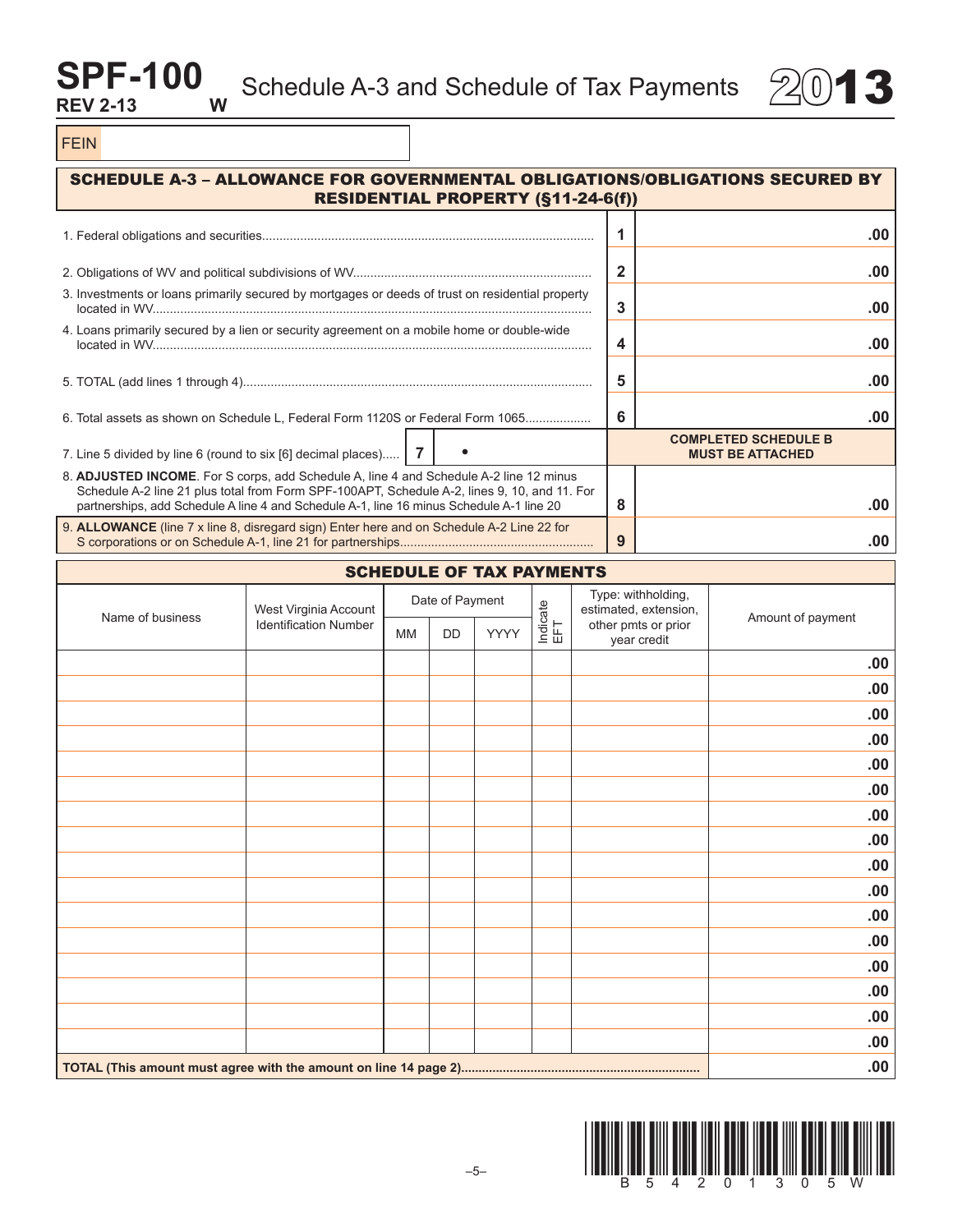| SCHEDULE           |  |
|--------------------|--|
| в                  |  |
| (FORM SPF-100) $W$ |  |

# Schedule for Business Franchise Tax 2013



|--|

Г

Failure to complete and attach a Schedule B of Form SPF-100APT WILL RESULT IN 100% APPORTIONMENT TO WEST VIRGINIA.

| <b>CALCULATION OF WEST VIRGINIA TAXABLE CAPITAL (§11-23-3(b)(2))</b>                                          |                                                  |                                              |                                                        |  |  |  |  |
|---------------------------------------------------------------------------------------------------------------|--------------------------------------------------|----------------------------------------------|--------------------------------------------------------|--|--|--|--|
|                                                                                                               | Column <sub>1</sub><br><b>Beginning Balance</b>  | Column <sub>2</sub><br><b>Ending Balance</b> | Column 3 - Average<br>$(Col. 1 + Col. 2)$ divided by 2 |  |  |  |  |
| 1. Dollar amount of common stock &                                                                            | .00                                              | .00                                          | .00                                                    |  |  |  |  |
|                                                                                                               | .00                                              | .00                                          | .00                                                    |  |  |  |  |
| 3. Retained earnings appropriated &                                                                           | .00                                              | .00                                          | .00                                                    |  |  |  |  |
| 4. Adjustments to shareholders equity                                                                         | .00                                              | .00                                          | .00                                                    |  |  |  |  |
| 5. Shareholders undistributed taxable                                                                         | .00                                              | .00                                          | .00                                                    |  |  |  |  |
| 6. Accumulated adjustments account                                                                            | .00                                              | .00                                          | .00                                                    |  |  |  |  |
|                                                                                                               | .00                                              | .00                                          | .00                                                    |  |  |  |  |
|                                                                                                               |                                                  |                                              | .00                                                    |  |  |  |  |
|                                                                                                               | .00                                              | .00                                          | .00                                                    |  |  |  |  |
| 10. Dollar amount of partner's capital                                                                        | $.00 \,$                                         | .00                                          | .00                                                    |  |  |  |  |
|                                                                                                               |                                                  |                                              | .00                                                    |  |  |  |  |
| 12. Multiplier for allowance for certain obligations/investments (Schedule A-3,                               |                                                  |                                              |                                                        |  |  |  |  |
|                                                                                                               | .00                                              |                                              |                                                        |  |  |  |  |
| 14. Adjusted capital (subtract line 13 from line 10 or 11). If taxable only in West Virginia check here   and | .00                                              |                                              |                                                        |  |  |  |  |
| 15. Apportionment factor (Form SPF-100APT, Schedule B, line 8 or part 3,                                      | <b>COMPLETED FORM</b><br><b>MUST BE ATTACHED</b> |                                              |                                                        |  |  |  |  |
| 16. TAXABLE CAPITAL (line 14 multiplied by line 15). Enter here and on front of return, line 5                |                                                  |                                              | .00                                                    |  |  |  |  |

#### SUBSIDIARY CREDIT (§11-23-17(c))

| Column 2<br><b>Recomputed Business</b><br>Franchise Tax Liability | Column 3<br>Percentage<br>of Ownership | Column 4<br><b>Allowable Credit</b><br>(Column 2 x Column 3) |  |  |  |  |
|-------------------------------------------------------------------|----------------------------------------|--------------------------------------------------------------|--|--|--|--|
|                                                                   |                                        |                                                              |  |  |  |  |
| .00                                                               |                                        | .00                                                          |  |  |  |  |
|                                                                   |                                        |                                                              |  |  |  |  |
| .00                                                               |                                        | .00                                                          |  |  |  |  |
|                                                                   |                                        |                                                              |  |  |  |  |
| .00                                                               |                                        | .00                                                          |  |  |  |  |
|                                                                   |                                        |                                                              |  |  |  |  |
|                                                                   |                                        |                                                              |  |  |  |  |

| <b>TAX CREDIT FOR PUBLIC UTILITIES AND ELECTRIC POWER GENERATORS (§11-23-17(b))</b> |     |  |  |  |  |  |  |  |
|-------------------------------------------------------------------------------------|-----|--|--|--|--|--|--|--|
|                                                                                     |     |  |  |  |  |  |  |  |
|                                                                                     |     |  |  |  |  |  |  |  |
|                                                                                     |     |  |  |  |  |  |  |  |
|                                                                                     | .00 |  |  |  |  |  |  |  |
|                                                                                     |     |  |  |  |  |  |  |  |

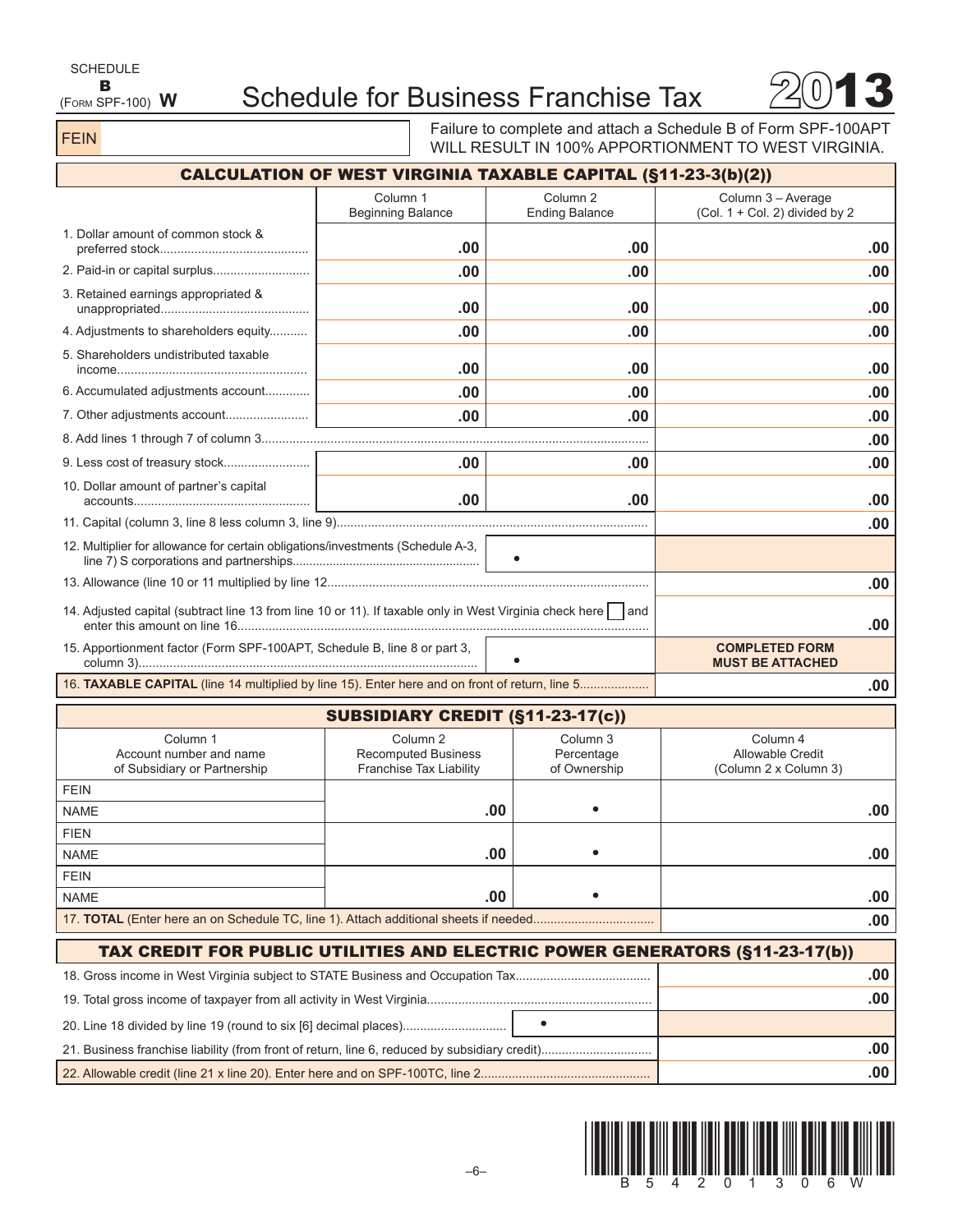## **SPF-100TC REV 2-13 W**

Summary of Business Franchise Tax 2013

#### NAME FEIN AND RESERVE THE SERVE THAT IS A REPORT OF THE SERVE THAT IS A REPORT OF THE SERVE THAT IS A REPORT OF THE SERVE THAT IS A REPORT OF THE SERVE THAT IS A REPORT OF THE SERVE THAT IS A REPORT OF THE SERVE THAT IS A

This form is used by businesses to summarize the tax credits that they claim against their business franchise tax liability. In addition to completing this summary form, each tax credit has a schedule or form that is used to determine the amount of the credit that can be claimed. Both this summary form and the appropriate credit calculation schedule(s) or form(s) must be attached to your return in order to claim a tax credit. *THE TOTAL AMOUNT OF CREDIT CANNOT EXCEED THE TAX LIABILITY.* **If you are claiming the Neighborhood Investment Program Credit you are no longer required to enclose the WV/NIPA-2 credit schedule with your return. You must maintain the schedule in your files.**

| <b>TAX CREDIT</b>                                                  | <b>SCHEDULE OR FORM</b>                    |                | <b>APPLICABLE CREDIT</b> |
|--------------------------------------------------------------------|--------------------------------------------|----------------|--------------------------|
|                                                                    | <b>SCHEDULE B</b>                          | 1              | .00                      |
| 2. Business and Occupation Tax Credit (§11-23-17(b))               | <b>SCHEDULE B</b>                          | $\overline{2}$ | .00                      |
| 3. Research and Development Projects Credit (§11-13D-3(f))         | SCHEDULE R & D*                            | 3              | .00                      |
| 4. High-Growth Business Investment Tax Credit (§11-13U-4)          | WV/HGBITC-1                                | 4              | .00                      |
| 5. Business Investment & Job Expansion Credit (§11-13C)            | WV/BCS-A & WV/BCS-1<br>OR WV/BCS-Small*,** | 5              | .00                      |
|                                                                    | EOTC-A & EOTC-1                            | 6              | .00                      |
| 7. Industrial Expansion/Revitalization Credit (§11-13D)            | SCHEDULE I*                                | 7              | .00                      |
| 8. Manufacturing Investment Tax Credit (§11-13S)                   | WV/MITC-1                                  | 8              | .00                      |
| 9. Residential Housing Development Projects Credit (§11-13D)       | <b>SCHEDULE O</b>                          | 9              | .00                      |
|                                                                    | <b>SCHEDULE C</b>                          | 10             | .00                      |
| 11. West Virginia Neighborhood Investment Program Credit (§11-13J) | WV/NIPA-2                                  | 11             | .00                      |
| 12. Aerospace Industrial Facility Investment Credit (§11-13D-3f)   | WV/AIF-1*                                  | 12             | .00                      |
| 13. Strategic Research and Development tax Credit (§11-13R)        | WV/SRDTC-1                                 | 13             | .00                      |
|                                                                    | WV/ATTC-1                                  | 14             | .00                      |
| 15. Film Industry Investment Tax Credit (§11-13X)                  | <b>WV/FIIA-TCS</b>                         | 15             | .00                      |
|                                                                    | WV/FOGW-1                                  | 16             | .00                      |
| 17. Manufacturing Property Tax Adjustment Credit (§11-13Y)         | WV/MPTAC-1                                 | 17             | .00                      |
|                                                                    | WV/AFTC-1                                  | 18             | .00                      |
| 19. Commercial Patent Incentives Tax Credit (§11-13AA)             | WV/CPITC-1                                 | 19             | .00                      |
| 20. Innovative Mine Safety Technology Tax Credit (§11-13BB)        | WV/IMSTTC-1                                | 20             | .00                      |
|                                                                    |                                            | 21             | .00                      |

\* No credit is available to any taxpayer for investment placed in service or use after December 31, 2002. Taxpayers who gained entitlement to tax credit prior to January 1, 2003, retain that entitlement and may apply the credit in due course pursuant to the requirements and limitations of the original credit entitlement period.

\*\* Transition rules may apply.

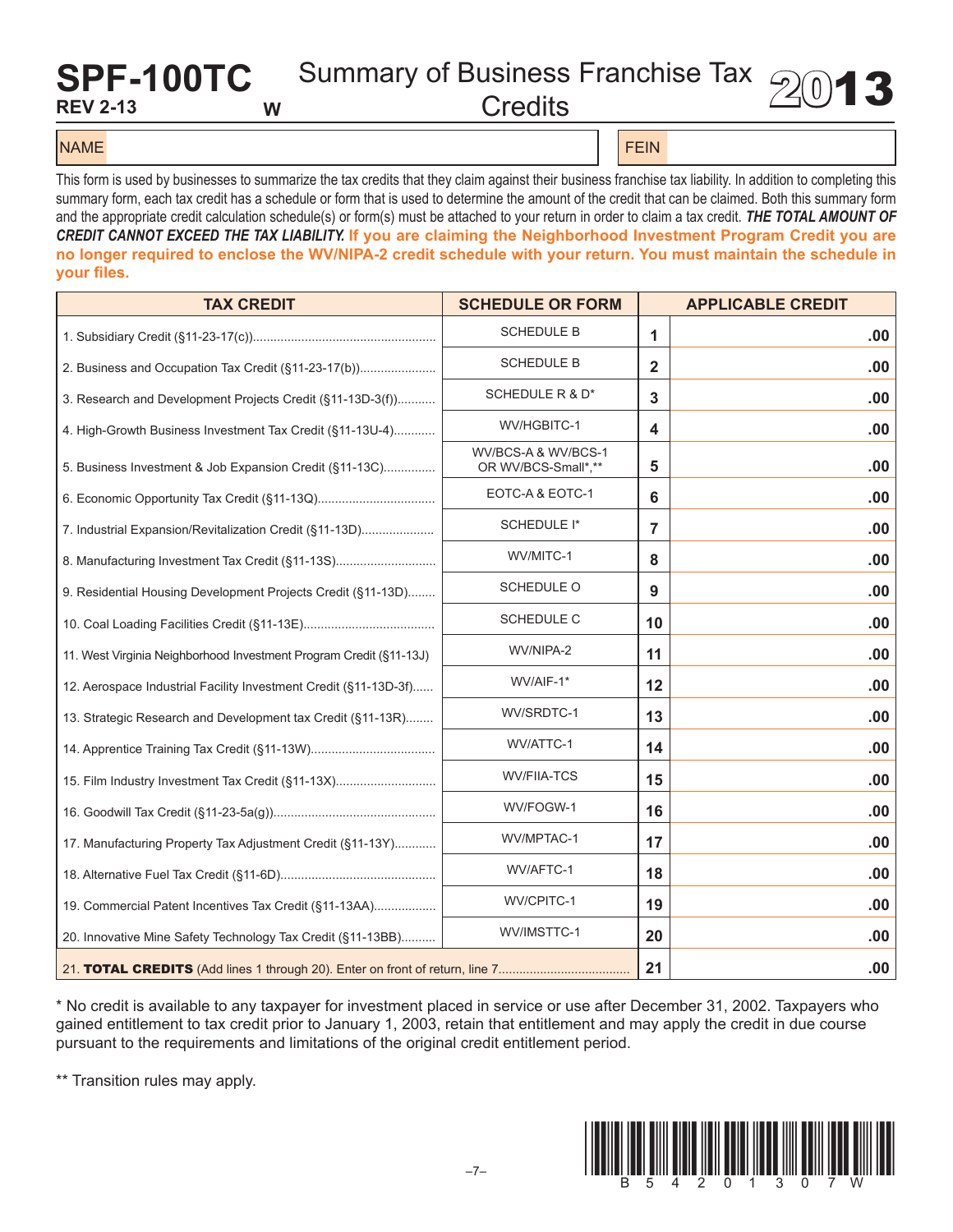### **SPF-100APT REV 2-13**

# Allocation and Apportionment for Multistate Businesses  $2013$



FEIN

This form is used by corporations that are subject to tax in more than one state to allocate and apportion their income and/or capital to the State of West Virginia. Complete and attach to Form SPF-100. (See instructions and information for Schedule A1 and A2 and Schedule B, Part 1, 2, & 3)

| <b>SCHEDULE A1 EVERYWHERE</b><br><b>ALLOCATION OF NONBUSINESS INCOME FOR MULTISTATE BUSINESSES (§11-24-7)</b> |                                 |                                                |                                          |  |  |  |  |  |  |
|---------------------------------------------------------------------------------------------------------------|---------------------------------|------------------------------------------------|------------------------------------------|--|--|--|--|--|--|
| Types of allocable income                                                                                     | Column 1<br><b>GROSS INCOME</b> | Column <sub>2</sub><br><b>RELATED EXPENSES</b> | Column <sub>3</sub><br><b>NET INCOME</b> |  |  |  |  |  |  |
|                                                                                                               | .00.                            | .00                                            | $.00 \,$                                 |  |  |  |  |  |  |
|                                                                                                               | .00.                            | .00                                            | .00                                      |  |  |  |  |  |  |
| 3. Capital gains/losses                                                                                       | .00                             | .00                                            | .00                                      |  |  |  |  |  |  |
|                                                                                                               | .00                             | .00                                            | .00                                      |  |  |  |  |  |  |
| 5. Dividends                                                                                                  | .00                             | .00                                            | .00                                      |  |  |  |  |  |  |
| 6. Patent/copyright royalties                                                                                 | .00                             | .00                                            | .00                                      |  |  |  |  |  |  |
| 7. Gain – sale of natural resources                                                                           | .00                             | .00                                            | .00                                      |  |  |  |  |  |  |

8. Nonbusiness income/loss – Sum of lines 1 through 7, column 3. Enter column 3 on SPF-100 Sch. A Line 7...... **.00**

| <b>SCHEDULE A2 WEST VIRGINIA</b><br><b>ALLOCATION OF NONBUSINESS INCOME FOR MULTISTATE BUSINESSES (§11-24-7)</b> |                                                                                                           |                                                |                                          |  |  |  |  |  |  |  |
|------------------------------------------------------------------------------------------------------------------|-----------------------------------------------------------------------------------------------------------|------------------------------------------------|------------------------------------------|--|--|--|--|--|--|--|
| Types of allocable income                                                                                        | Column <sub>1</sub><br><b>GROSS INCOME</b>                                                                | Column <sub>2</sub><br><b>RELATED EXPENSES</b> | Column <sub>3</sub><br><b>NET INCOME</b> |  |  |  |  |  |  |  |
|                                                                                                                  | .00                                                                                                       | .00                                            | .00                                      |  |  |  |  |  |  |  |
|                                                                                                                  | .00.                                                                                                      | .00                                            | .00                                      |  |  |  |  |  |  |  |
| 3. Capital gains/losses                                                                                          | .00.                                                                                                      | .00                                            | .00                                      |  |  |  |  |  |  |  |
|                                                                                                                  | .00                                                                                                       | .00                                            | .00                                      |  |  |  |  |  |  |  |
|                                                                                                                  | .00.                                                                                                      | .00                                            | .00                                      |  |  |  |  |  |  |  |
| 6. Patent/copyright royalties                                                                                    | .00.                                                                                                      | .00                                            | .00                                      |  |  |  |  |  |  |  |
| 7. Gain – sale of natural resources<br>$(IRC Sec. 631 (a)(b))$                                                   | .00                                                                                                       | .00                                            | .00                                      |  |  |  |  |  |  |  |
|                                                                                                                  |                                                                                                           |                                                | .00                                      |  |  |  |  |  |  |  |
|                                                                                                                  |                                                                                                           |                                                | .00                                      |  |  |  |  |  |  |  |
|                                                                                                                  |                                                                                                           | .00                                            |                                          |  |  |  |  |  |  |  |
|                                                                                                                  |                                                                                                           |                                                | .00                                      |  |  |  |  |  |  |  |
|                                                                                                                  | 12. Net nonbusiness income/loss allocated to West Virginia (sum of lines 8 through 11, column 3. Enter on |                                                |                                          |  |  |  |  |  |  |  |

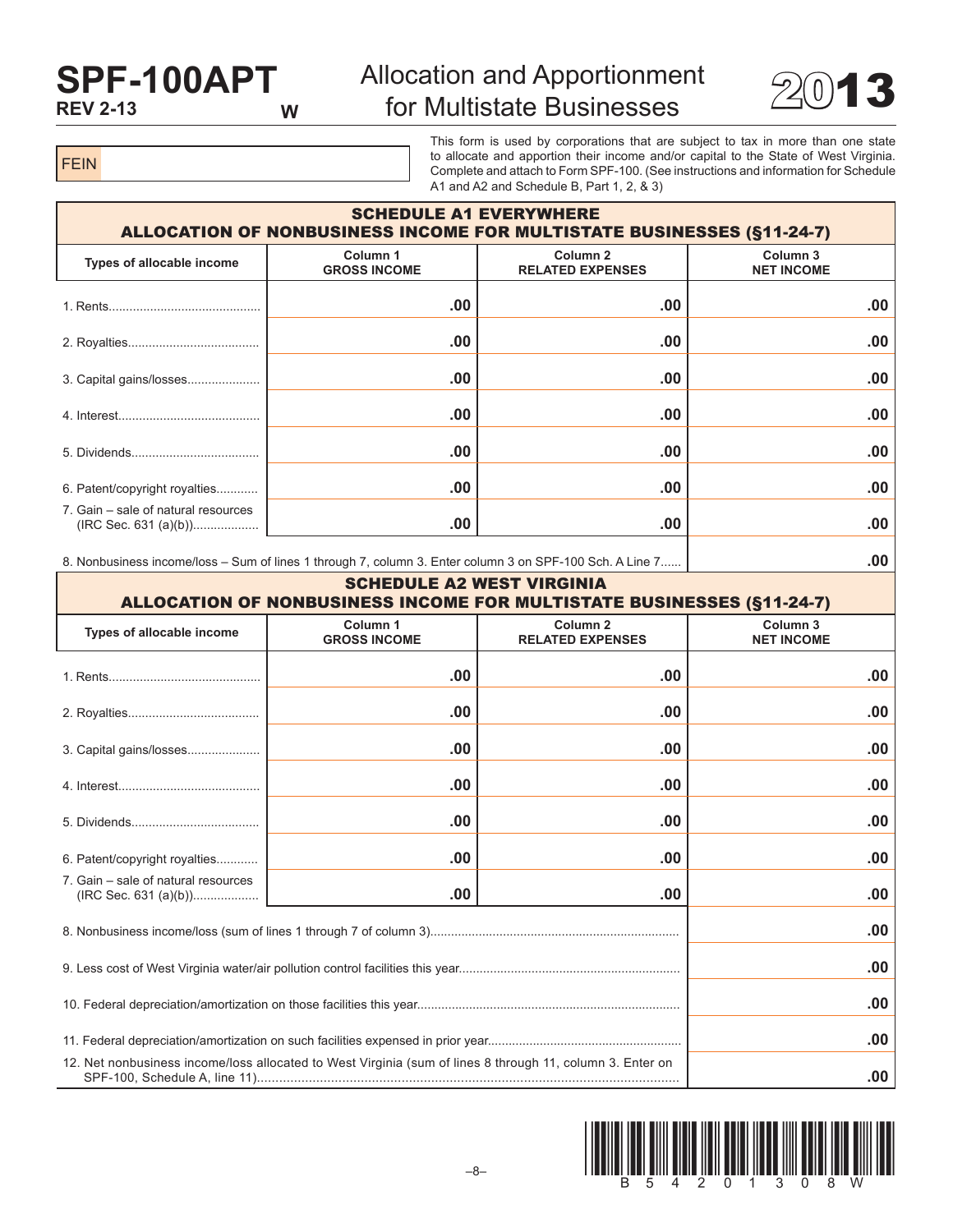FEIN

W

#### FAILURE TO COMPLETE SCHEDULE B WILL RESULT IN 100% APPORTIONMENT TO WEST VIRGINIA

| <b>SCHEDULE B</b><br><b>APPORTIONMENT FACTORS FOR MULTISTATE BUSINESS/PARTNERSHIPS (§11-24-7, &amp; 11-23-5)</b>                                                                                                                  |                                             |                                                                                                                                                                  |                                                           |  |  |  |  |  |  |  |
|-----------------------------------------------------------------------------------------------------------------------------------------------------------------------------------------------------------------------------------|---------------------------------------------|------------------------------------------------------------------------------------------------------------------------------------------------------------------|-----------------------------------------------------------|--|--|--|--|--|--|--|
| <b>PART 1 - REGULAR FACTOR</b>                                                                                                                                                                                                    |                                             |                                                                                                                                                                  |                                                           |  |  |  |  |  |  |  |
| LINES 1 & 2: Divide Column 1 by Column 2 and enter six (6) digit decimal in column 3.<br>LINE 5: Column 1 - Enter line 3. Column 2 - line 3 less line 4. Divide column 1 by column 2 and enter six (6) digit decimal in column 3. |                                             |                                                                                                                                                                  |                                                           |  |  |  |  |  |  |  |
|                                                                                                                                                                                                                                   | Column <sub>1</sub><br><b>West Virginia</b> | Column <sub>2</sub><br>Everywhere                                                                                                                                | Column <sub>3</sub><br><b>Decimal Fraction (6 digits)</b> |  |  |  |  |  |  |  |
|                                                                                                                                                                                                                                   | .00                                         | .00                                                                                                                                                              |                                                           |  |  |  |  |  |  |  |
|                                                                                                                                                                                                                                   | .00                                         | .00                                                                                                                                                              |                                                           |  |  |  |  |  |  |  |
|                                                                                                                                                                                                                                   | .00                                         | .00                                                                                                                                                              |                                                           |  |  |  |  |  |  |  |
| 4. Sales to purchasers in a state<br>where you are not taxable                                                                                                                                                                    |                                             | .00                                                                                                                                                              |                                                           |  |  |  |  |  |  |  |
| 5. Adjusted Sales                                                                                                                                                                                                                 | .00                                         | .00                                                                                                                                                              |                                                           |  |  |  |  |  |  |  |
| 6. Adjusted Sales (enter line 5 again)                                                                                                                                                                                            | .00                                         | .00                                                                                                                                                              |                                                           |  |  |  |  |  |  |  |
|                                                                                                                                                                                                                                   |                                             |                                                                                                                                                                  |                                                           |  |  |  |  |  |  |  |
| 8. APPORTIONMENT FACTOR - Line 7 divided by the number 4, reduced by the number of factors showing<br>zero in Column 2, lines 1, 2, 5, and 6. Enter six (6) digits after the decimal. Enter on SPF-100, Schedule A,               |                                             |                                                                                                                                                                  |                                                           |  |  |  |  |  |  |  |
|                                                                                                                                                                                                                                   | PART 2 - MOTOR CARRIER FACTOR (§11-24-7a)   | VEHICLE MILEAGE - Use for Corporate Income Tax ONLY. Use Part 1 for Franchise Tax. Enter column 3 on Form SPF-100, Schedule A, line 9.                           |                                                           |  |  |  |  |  |  |  |
| Column 1<br><b>West Virginia</b>                                                                                                                                                                                                  | Column <sub>2</sub><br><b>Everywhere</b>    |                                                                                                                                                                  | Column 3<br><b>Decimal Fraction (6 digits)</b>            |  |  |  |  |  |  |  |
|                                                                                                                                                                                                                                   |                                             |                                                                                                                                                                  |                                                           |  |  |  |  |  |  |  |
|                                                                                                                                                                                                                                   |                                             | PART 3 - FINANCIAL ORGANIZATION FACTOR (§11-24-7b and 11-23-5a)<br>CDOCC DECEIDEC Enter Column 2 on CDE 100 Cohodule A Line 0 and an CDE 100 Cohodule D. Line 15 |                                                           |  |  |  |  |  |  |  |

PART 3 – FINANCIAL ORGANIZATION FACTOR (§11-24-7b and 11-23-5a)

| GROSS RECEIPTS – Enter Column 3 on SPF-100, Schedule A, Line 9 and on SPF-100 Schedule B, Line 15. |            |                             |  |  |  |  |  |
|----------------------------------------------------------------------------------------------------|------------|-----------------------------|--|--|--|--|--|
| Column 1                                                                                           | Column 3   |                             |  |  |  |  |  |
| <b>West Virginia</b>                                                                               | Evervwhere | Decimal Fraction (6 digits) |  |  |  |  |  |
| .00                                                                                                | .00.       |                             |  |  |  |  |  |

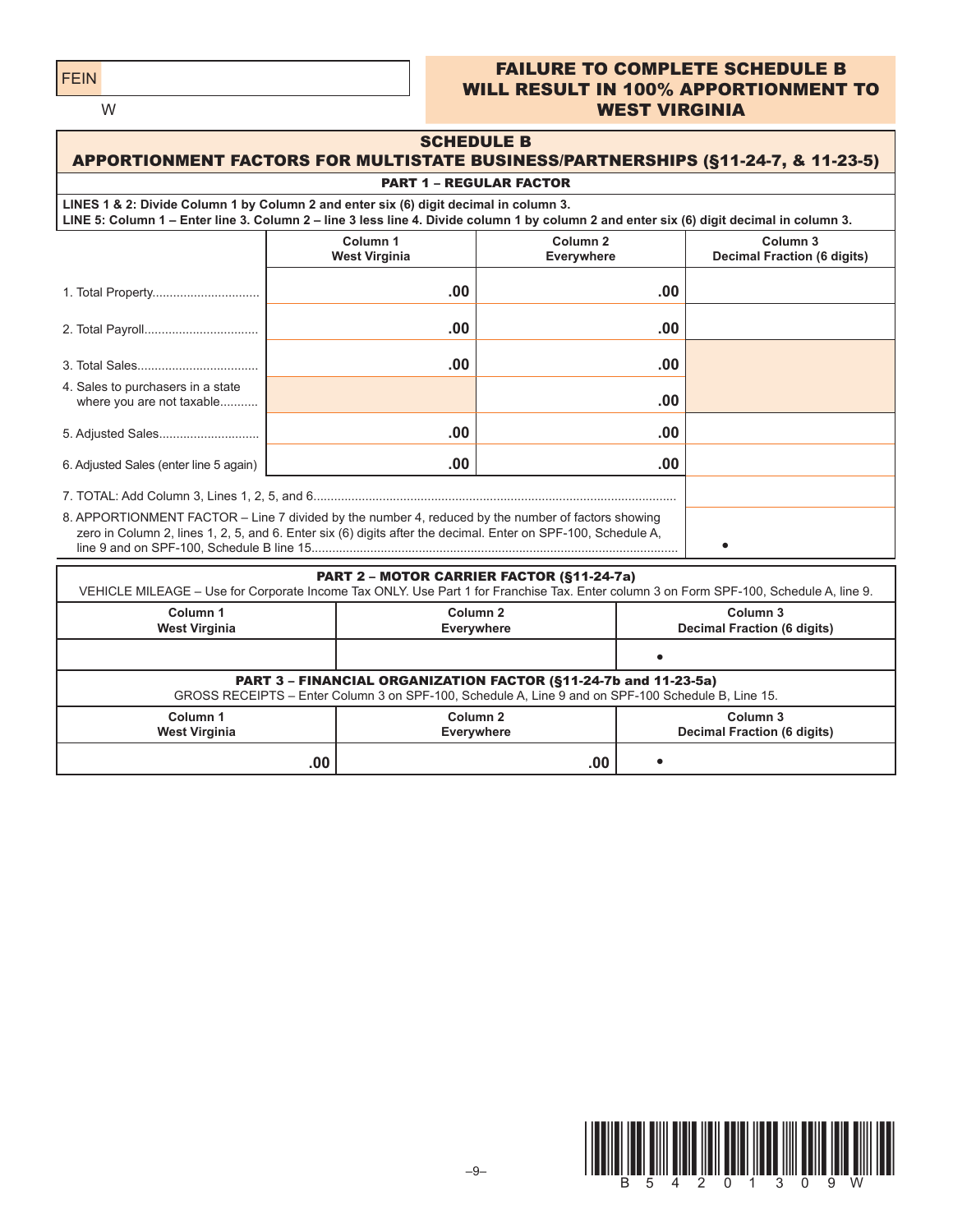### **SPF-100W REV 2-13 W**

**West Virginia Withholding Tax Schedule Pass-Through Entity** 2013



**Do NOT send NRW-2's, K-1's, and/or 1099's with your return. Enter WV withholding information below.**

|                         | <b>BUSINESS NAME</b><br><b>SHOWN ON FORM</b><br><b>SPF-100</b> | <b>FEIN</b>                             |                                                     |  |  |
|-------------------------|----------------------------------------------------------------|-----------------------------------------|-----------------------------------------------------|--|--|
|                         | A - Payer Information                                          | B - Taxpayer Information                | C - WV Tax Withheld                                 |  |  |
|                         |                                                                |                                         | .00                                                 |  |  |
|                         | Payer ID from 1099, K-1, and/or NRW-2                          | Name                                    | <b>WV WITHHOLDING</b>                               |  |  |
| 1                       | Payer Name                                                     | <b>FEIN</b>                             | Check the appropriate box<br>1099<br>$K-1$<br>NRW-2 |  |  |
|                         | Address                                                        | .00                                     | Date tax year ending (MMYY)                         |  |  |
|                         | City, State, ZIP                                               | Income Subject to WV WITHHOLDING        | <b>Enter WV withholding Only</b>                    |  |  |
|                         | A - Payer Information                                          | B - Taxpayer Information                | C - WV Tax Withheld                                 |  |  |
|                         |                                                                |                                         | .00                                                 |  |  |
|                         | Payer ID from 1099, K-1, and/or NRW-2                          | Name                                    | WV WITHHOLDING                                      |  |  |
| $\overline{\mathbf{2}}$ | Payer Name                                                     | <b>FEIN</b>                             | Check the appropriate box<br>1099<br>$K-1$<br>NRW-2 |  |  |
|                         | Address                                                        | .00                                     | Date tax year ending (MMYY)                         |  |  |
|                         | City, State, ZIP                                               | Income Subject to WV WITHHOLDING        | <b>Enter WV withholding Only</b>                    |  |  |
|                         | A - Payer Information                                          | B - Taxpayer Information                | C - WV Tax Withheld                                 |  |  |
|                         |                                                                |                                         |                                                     |  |  |
|                         |                                                                |                                         | .00                                                 |  |  |
|                         | Payer ID from 1099, K-1, and/or NRW-2                          | Name                                    | WV WITHHOLDING                                      |  |  |
| 3                       | Payer Name                                                     | <b>FEIN</b>                             | Check the appropriate box<br>$K-1$<br>NRW-2         |  |  |
|                         | Address                                                        |                                         | 1099<br>Date tax year ending (MMYY)                 |  |  |
|                         | City, State, ZIP                                               | .00<br>Income Subject to WV WITHHOLDING | <b>Enter WV withholding Only</b>                    |  |  |
|                         | A - Payer Information                                          | B - Taxpayer Information                | C - WV Tax Withheld                                 |  |  |
|                         |                                                                |                                         | .00.                                                |  |  |
|                         | Payer ID from 1099, K-1, and/or NRW-2                          | Name                                    | WV WITHHOLDING                                      |  |  |
| 4                       | Payer Name                                                     | <b>FEIN</b>                             | Check the appropriate box<br>$K-1$                  |  |  |
|                         | Address                                                        | .00                                     | 1099<br>NRW-2<br>Date tax year ending (MMYY)        |  |  |

 $-10-$ 

Total WV tax withheld from column C above.................................................... **.00**

**If you have WV withholding on multiple pages, add the totals and enter the GRAND total on line 12, Form SPF-100.**

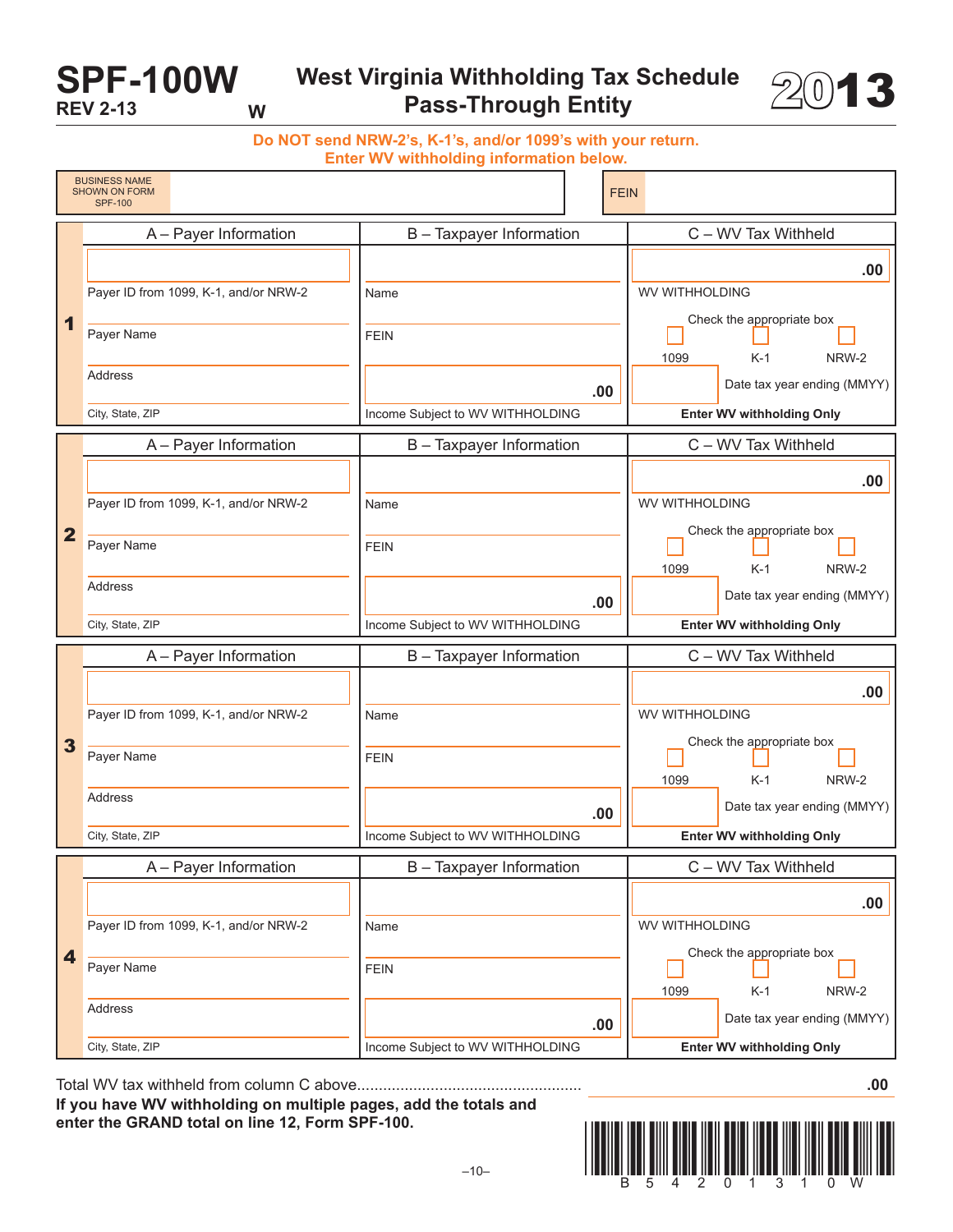#### **THIS PAGE HAS BEEN INTENTIONALLY LEFT BLANK**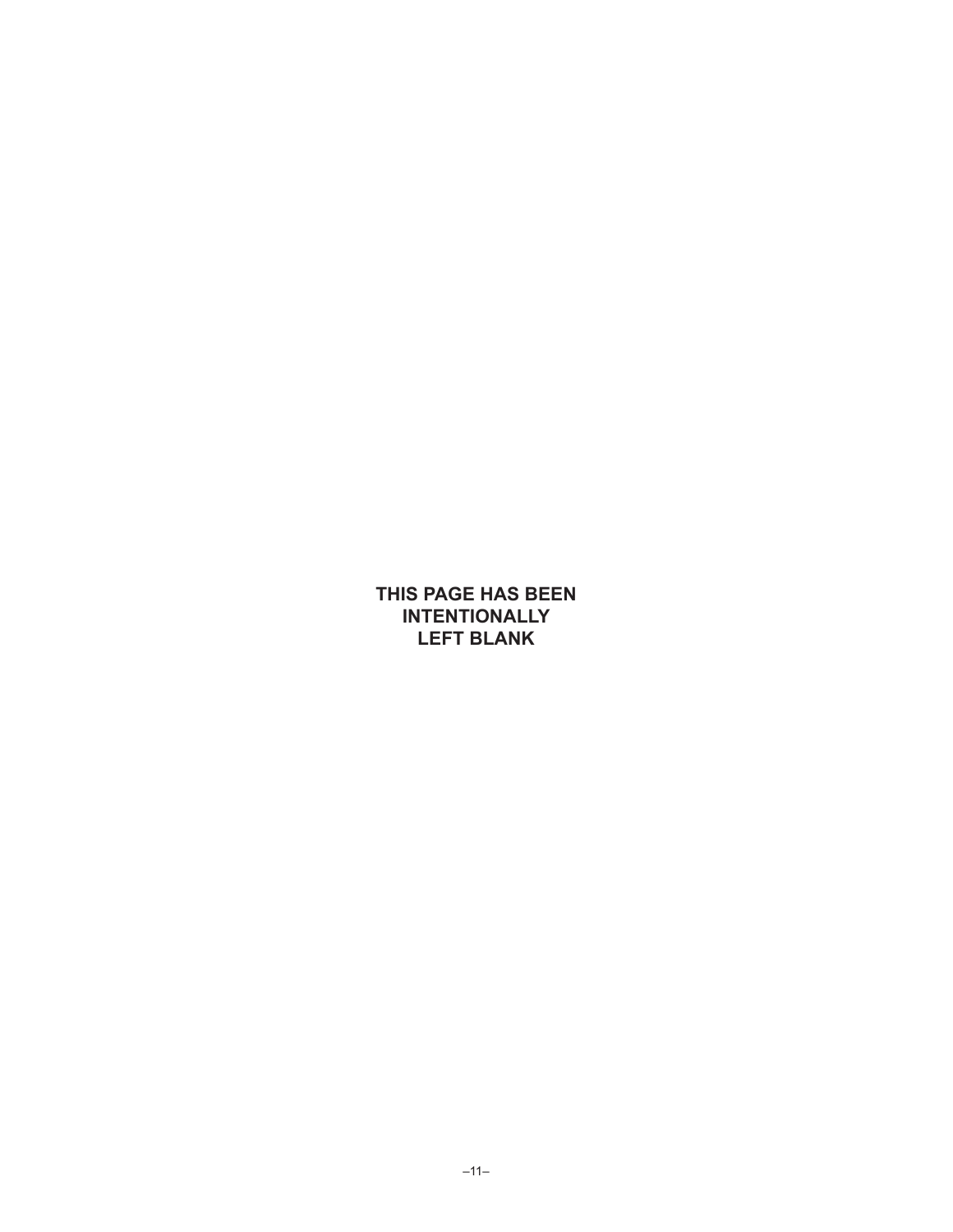| M                                      |                                                                                                                           |                                           |                                               |                          |                           | <b>FEIN</b>                                          |                |           |           |           |           |                |                |                |   |           |  |
|----------------------------------------|---------------------------------------------------------------------------------------------------------------------------|-------------------------------------------|-----------------------------------------------|--------------------------|---------------------------|------------------------------------------------------|----------------|-----------|-----------|-----------|-----------|----------------|----------------|----------------|---|-----------|--|
| $\bigodot$<br>໌ຈົ                      |                                                                                                                           | NAILING ADDRESS<br>MAILING ADDRESS        | CITY, STATE, AND ZIP CODE<br><b>INCLUDING</b> |                          |                           |                                                      |                |           |           |           |           |                |                |                |   |           |  |
|                                        |                                                                                                                           | E                                         | TAX WITHHELD<br>COL. G X 6.5%                 | 00                       | $\overline{0}$            | 8                                                    | 00             | 00        | 8         | 8         | OO.       | 00             | 00             | OO.            |   |           |  |
|                                        |                                                                                                                           |                                           | TIMES COLUMN F<br>COLUMN D                    | 8                        | 00                        | 8                                                    | $\overline{0}$ | 00.       | 8         | 8         | OO.       | 00             | 00.            | OO.            |   |           |  |
| nformation and Nonresident Withholding |                                                                                                                           | E                                         | S CORPORATION/<br>PARTNERSHIP<br>WV INCOME    | 00                       | $\overline{0}$            | 8                                                    | 00             | 00        | 8         | 8         | OO.       | $\overline{0}$ | OO.            |                |   |           |  |
|                                        |                                                                                                                           |                                           | $\stackrel{*}{(\mathsf{E})}$                  |                          |                           |                                                      |                |           |           |           |           |                |                |                |   |           |  |
|                                        |                                                                                                                           |                                           |                                               |                          |                           | RESIDENT<br>$\widehat{\mathsf{e}}_\mathsf{S}^\sharp$ |                | $\bullet$ | $\bullet$ | $\bullet$ | $\bullet$ |                |                | $\bullet$      | ٠ | $\bullet$ |  |
| Shareholder/Partner I                  |                                                                                                                           | PERCENT OF OWNERSHIP/<br>WV FILING METHOD | COMPOSITE                                     |                          | ٠                         | $\bullet$                                            | $\bullet$      | $\bullet$ | $\bullet$ |           | $\bullet$ | $\bullet$      | $\bullet$      |                |   |           |  |
|                                        |                                                                                                                           |                                           | <b>RESIDENT</b><br>©                          | $\bullet$                | $\bullet$                 | $\bullet$                                            | $\bullet$      | $\bullet$ | $\bullet$ |           | $\bullet$ | $\bullet$      | $\bullet$      |                |   |           |  |
| (FORM SPF-100)<br>တွ                   | SHAREHOLDERS/PARTNERS OWNERS OWNERSHIP AND COMPUTATION OF WEST VIRGINIA NONRESIDENT SHAREHOLDERS/PARTNERS WITHHOLDING TAX | $\widehat{\mathcal{E}}$                   | SOCIAL SECURITY NUMBER<br><b>ORFEIN</b>       |                          |                           |                                                      |                |           |           |           |           |                |                | <b>TOTALS</b>  |   |           |  |
|                                        |                                                                                                                           |                                           |                                               | $\overline{\phantom{0}}$ | $\boldsymbol{\mathsf{N}}$ | S                                                    | 4              | LO.       | ဖ         | N         | $\infty$  | ၈              | $\overline{a}$ | $\overline{r}$ |   |           |  |

Transfer total of column G to line 3 of Form SPF-100 Transfer total of column H to line 4 of Form SPF-100 Transfer total of column C to line 1 of Form SPF-100 ► Transfer total of column G to line 3 of Form SPF-100

 $\triangle$   $\triangle$ 

 Transfer total of column D to line 2 of Form SPF-100 ► Transfer total of column H to line 4 of Form SPF-100 Transfer total of column C to line 1 of Form SPF-100 Transfer total of column D to line 2 of Form SPF-100

►►

\* Column E - Check if WV/NRW-4 is attached or filed \* Column E – Check if WV/NRW-4 is attached or filed

SCHEDULE

SCHEDULE

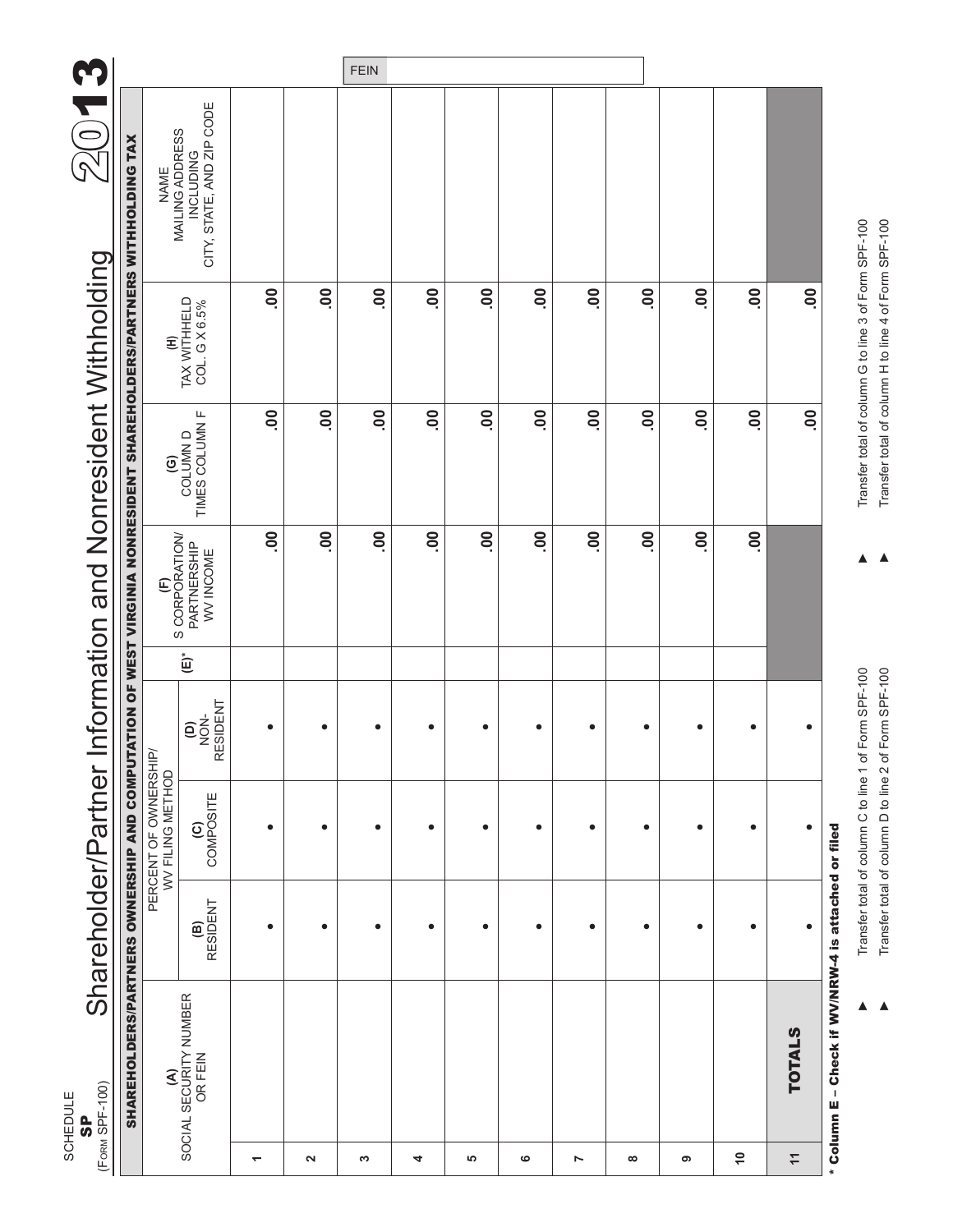#### **THIS PAGE HAS BEEN INTENTIONALLY LEFT BLANK**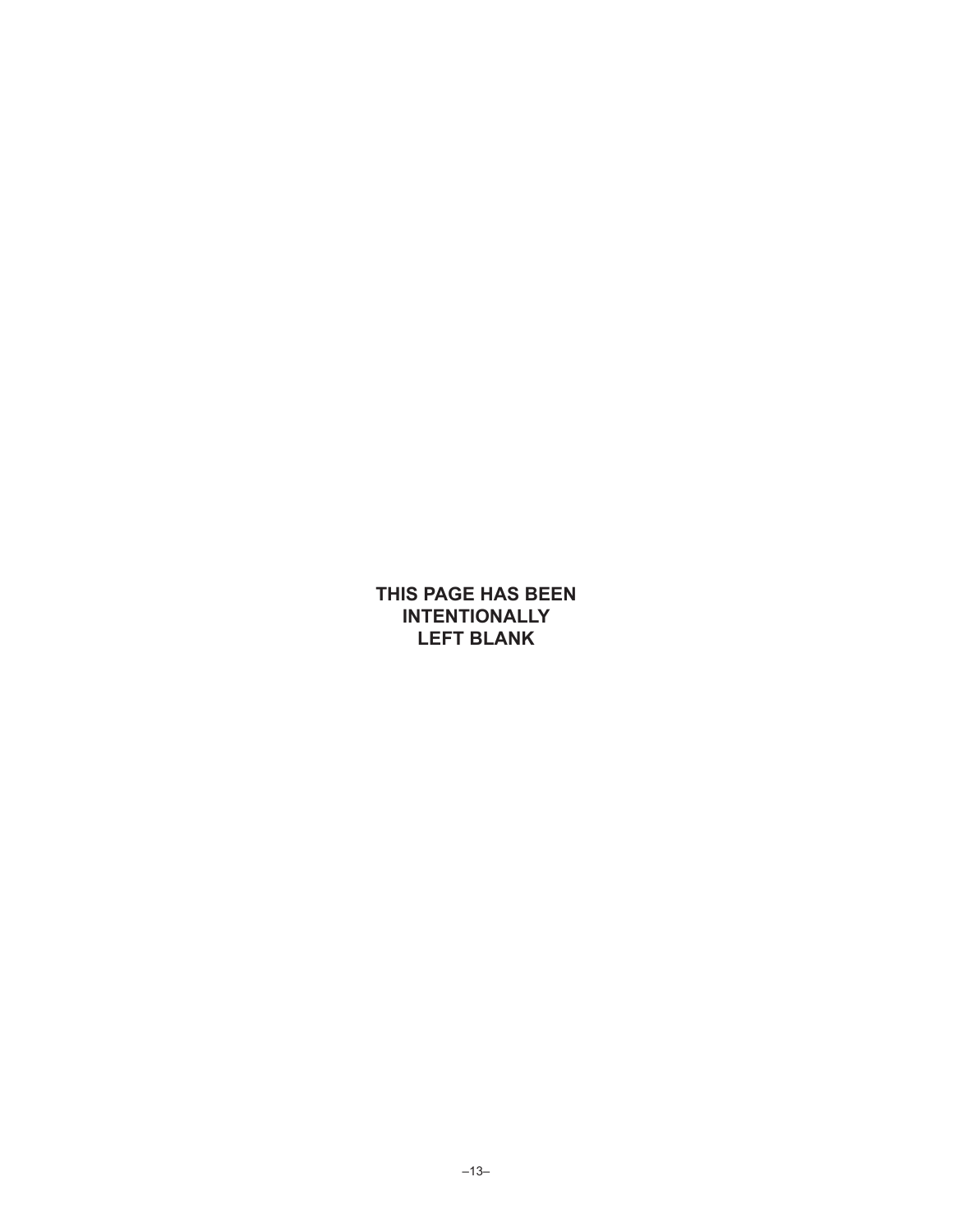# **SPF-100U**

# Underpayment of Estimated Business Franchise Tax  $\approx$  2013

| <b>REV 2-13</b>                                                                                                                                                                                                               | W                                                                                                                                                                                |                                                                                                                                                                   |                                            |                    |     |                    |             |         |                     |                    |      |
|-------------------------------------------------------------------------------------------------------------------------------------------------------------------------------------------------------------------------------|----------------------------------------------------------------------------------------------------------------------------------------------------------------------------------|-------------------------------------------------------------------------------------------------------------------------------------------------------------------|--------------------------------------------|--------------------|-----|--------------------|-------------|---------|---------------------|--------------------|------|
| <b>NAME</b>                                                                                                                                                                                                                   |                                                                                                                                                                                  |                                                                                                                                                                   |                                            |                    |     |                    | <b>FEIN</b> |         |                     |                    |      |
|                                                                                                                                                                                                                               |                                                                                                                                                                                  |                                                                                                                                                                   | PART I: All filers must complete this part |                    |     |                    |             |         |                     |                    |      |
|                                                                                                                                                                                                                               | .00.<br>1                                                                                                                                                                        |                                                                                                                                                                   |                                            |                    |     |                    |             |         |                     |                    |      |
|                                                                                                                                                                                                                               |                                                                                                                                                                                  | IF LINE 1 IS LESS THAN \$12,000, DO NOT COMPLETE THIS FORM! YOU ARE NOT SUBJECT TO THE PENALTY                                                                    |                                            |                    |     |                    |             |         |                     |                    |      |
| $\overline{2}$<br>.00                                                                                                                                                                                                         |                                                                                                                                                                                  |                                                                                                                                                                   |                                            |                    |     |                    |             |         |                     |                    |      |
| 3. Enter the franchise tax after credits from your 2012 return (see instructions)                                                                                                                                             |                                                                                                                                                                                  |                                                                                                                                                                   |                                            | $\mathbf{3}$       |     |                    |             | .00     |                     |                    |      |
|                                                                                                                                                                                                                               |                                                                                                                                                                                  |                                                                                                                                                                   |                                            |                    |     |                    |             |         |                     |                    | .00. |
|                                                                                                                                                                                                                               | IF LINE 4 IS ZERO, DO NOT COMPLETE THIS FORM! YOU ARE NOT SUBJECT TO THE PENALTY<br>REFER TO THE INSTRUCTIONS TO DETERMINE YOUR OPTIONS FOR CALCULATING THE UNDERPAYMENT PENALTY |                                                                                                                                                                   |                                            |                    |     |                    |             |         |                     |                    |      |
| 5. Determine your penalty by completing Part II, Part III, and Part IV below then enter your penalty here and                                                                                                                 |                                                                                                                                                                                  |                                                                                                                                                                   |                                            |                    |     |                    |             | 5       |                     |                    | .00. |
|                                                                                                                                                                                                                               |                                                                                                                                                                                  |                                                                                                                                                                   |                                            |                    |     |                    |             |         |                     |                    |      |
| PART II: If you are using the ANNUALIZED INCOME WORKSHEET to compute your underpayment penalty, complete Part II Section 1.<br>ANNUALIZED INCOME INSTALLMENT (Multistate taxpayers use apportioned figures for lines 1 and 4) |                                                                                                                                                                                  |                                                                                                                                                                   |                                            |                    |     |                    |             |         |                     |                    |      |
|                                                                                                                                                                                                                               |                                                                                                                                                                                  | Column B: 3 months                                                                                                                                                |                                            |                    |     | Column C: 6 months |             |         |                     | Column D: 9 months |      |
| 1. Enter WV taxable capital for each period                                                                                                                                                                                   |                                                                                                                                                                                  |                                                                                                                                                                   | .00                                        |                    |     |                    |             | .00     |                     |                    | .00  |
|                                                                                                                                                                                                                               |                                                                                                                                                                                  | 4                                                                                                                                                                 |                                            |                    |     | $\mathbf{2}$       |             |         |                     | 1.3333             |      |
|                                                                                                                                                                                                                               |                                                                                                                                                                                  |                                                                                                                                                                   | .00                                        | .00                |     |                    |             | .00     |                     |                    |      |
|                                                                                                                                                                                                                               |                                                                                                                                                                                  | Column A: 3 months                                                                                                                                                |                                            | Column B: 5 months |     | Column C: 8 months |             |         | Column D: 11 months |                    |      |
| 4. Enter the WV taxable capital for                                                                                                                                                                                           |                                                                                                                                                                                  | .00                                                                                                                                                               | .00                                        |                    |     |                    | .00         |         | .00                 |                    |      |
| 5. Annualization amounts                                                                                                                                                                                                      |                                                                                                                                                                                  | 4                                                                                                                                                                 | 2.4                                        |                    | 1.5 |                    |             | 1.09091 |                     |                    |      |
| 6. Multiply line 4 by line 5                                                                                                                                                                                                  |                                                                                                                                                                                  | .00                                                                                                                                                               |                                            |                    | .00 |                    |             |         | .00                 |                    |      |
|                                                                                                                                                                                                                               |                                                                                                                                                                                  | For line 7 of column A, enter the amount from line 6 of column A.<br>In columns B, C, & D, enter the smaller of the amounts in each column from line 3 or line 6. |                                            |                    |     |                    |             |         |                     |                    |      |
| 7. Annualized taxable capital                                                                                                                                                                                                 |                                                                                                                                                                                  | .00                                                                                                                                                               |                                            |                    | .00 |                    |             |         | .00                 |                    | .00  |
|                                                                                                                                                                                                                               |                                                                                                                                                                                  | .0020                                                                                                                                                             |                                            | .0020              |     |                    | .0020       |         |                     | .0020              |      |
| 9. Annualized tax (multiply line 7                                                                                                                                                                                            |                                                                                                                                                                                  | .00                                                                                                                                                               |                                            | .00                |     | .00                |             |         | .00                 |                    |      |
| 10. Tax credits. Enter credits from                                                                                                                                                                                           |                                                                                                                                                                                  |                                                                                                                                                                   |                                            |                    |     |                    |             |         |                     |                    |      |
| line 7 of form SPF-100 in                                                                                                                                                                                                     |                                                                                                                                                                                  | .00                                                                                                                                                               |                                            |                    | .00 |                    |             |         | .00                 |                    | .00  |
| 11. Subtract line 10 from line 9. If<br>zero or less, enter 0                                                                                                                                                                 |                                                                                                                                                                                  | .00                                                                                                                                                               |                                            |                    | .00 |                    |             |         | .00                 |                    | .00  |
| 12. Applicable percentage                                                                                                                                                                                                     |                                                                                                                                                                                  | 0.225                                                                                                                                                             |                                            | 0.45               |     |                    | 0.675       |         |                     | 0.9                |      |
| 13. Multiply line 11 by line 12                                                                                                                                                                                               |                                                                                                                                                                                  | .00                                                                                                                                                               |                                            |                    | .00 |                    |             |         | .00                 |                    | .00  |
|                                                                                                                                                                                                                               |                                                                                                                                                                                  | <b>COMPLETE LINES 14 THROUGH 20 FOR ONE COLUMN BEFORE GOING TO THE NEXT COLUMN</b>                                                                                |                                            |                    |     |                    |             |         |                     |                    |      |
|                                                                                                                                                                                                                               |                                                                                                                                                                                  |                                                                                                                                                                   | Column A                                   |                    |     | Column B           |             |         | Column <sub>C</sub> | Column D           |      |
|                                                                                                                                                                                                                               |                                                                                                                                                                                  |                                                                                                                                                                   |                                            |                    |     |                    | .00         |         | .00                 |                    | .00  |
|                                                                                                                                                                                                                               |                                                                                                                                                                                  |                                                                                                                                                                   |                                            | .00                |     |                    | .00         |         | .00                 |                    | .00  |
|                                                                                                                                                                                                                               |                                                                                                                                                                                  |                                                                                                                                                                   |                                            | .00                |     |                    | .00         |         | .00                 |                    | .00  |
| 17. Enter the amount from line 19 of the previous column of this worksheet                                                                                                                                                    |                                                                                                                                                                                  |                                                                                                                                                                   |                                            |                    |     |                    | .00         |         | .00                 |                    | .00  |
|                                                                                                                                                                                                                               |                                                                                                                                                                                  |                                                                                                                                                                   |                                            | .00                |     |                    | .00         |         | .00                 |                    | .00  |
|                                                                                                                                                                                                                               |                                                                                                                                                                                  | .00                                                                                                                                                               |                                            |                    | .00 |                    | .00         |         |                     |                    |      |

20. Required Installment. Enter the smaller of line 15 or line 18................... **.00 .00 .00 .00**

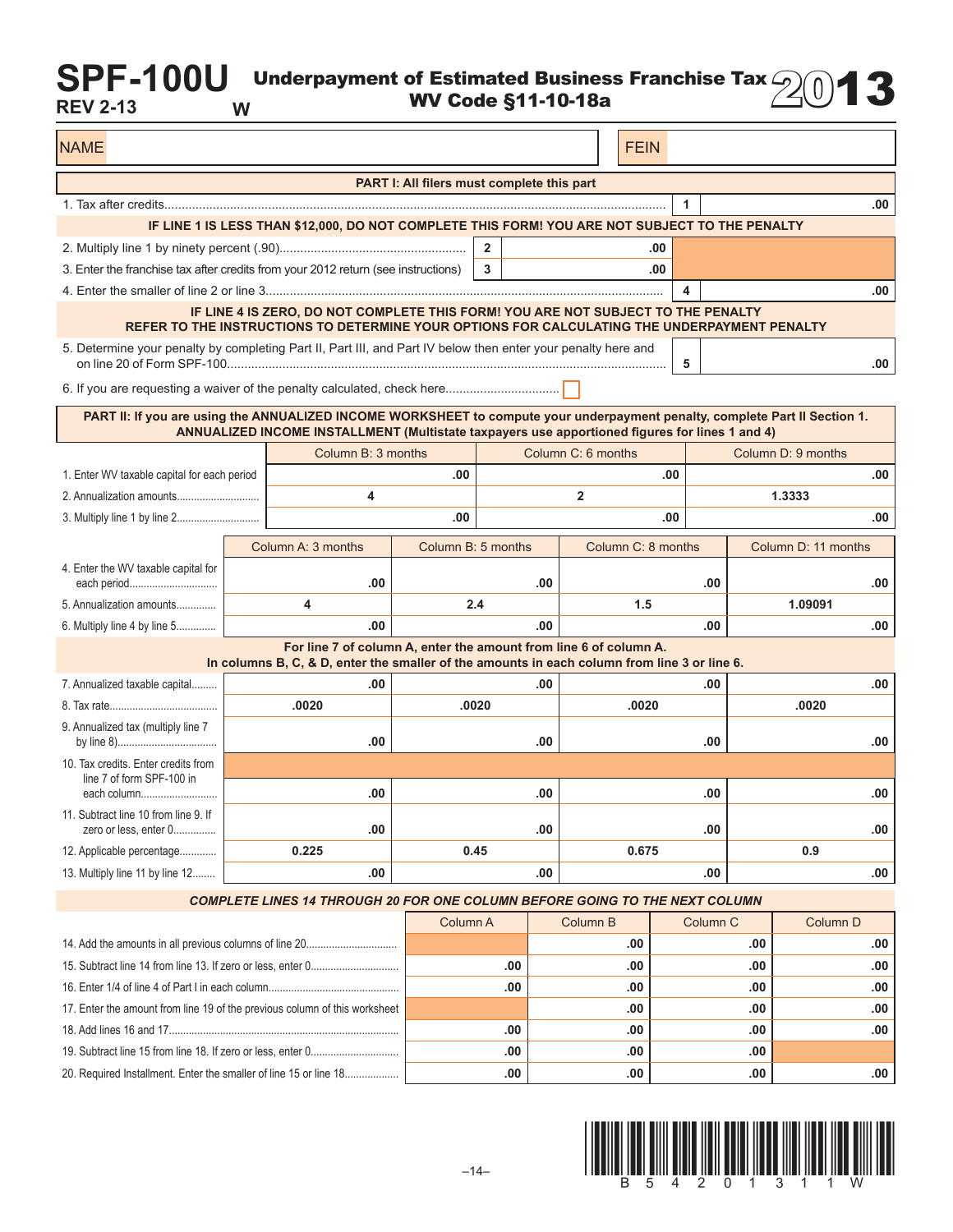NAME FEIN AND RESERVE THE SERVE THAT IS A REPORT OF THE SERVE THAT IS A REPORT OF THE SERVE THAT IS A REPORT OF THE SERVE THAT IS A REPORT OF THE SERVE THAT IS A REPORT OF THE SERVE THAT IS A REPORT OF THE SERVE THAT IS A

| <b>PART III: Compute your underpayment</b>                                                                                                                                         |                             |                 |          |                 |  |  |  |  |  |  |
|------------------------------------------------------------------------------------------------------------------------------------------------------------------------------------|-----------------------------|-----------------|----------|-----------------|--|--|--|--|--|--|
|                                                                                                                                                                                    | <b>Column A</b>             | <b>Column B</b> | Column C | <b>Column D</b> |  |  |  |  |  |  |
| 1. Installment due dates. Enter in columns A through D the 15th<br>day of the 4th, 6th, 9th and 12th months of your tax year                                                       |                             |                 |          |                 |  |  |  |  |  |  |
| 2. If you are using the annualized method, enter the amounts<br>from Part II, Line 20; otherwise enter 1/4 of line 4 of Part I in                                                  | .00                         | .00             | .00      | .00             |  |  |  |  |  |  |
| 3. Estimated payments (see instructions). If line 3 is greater<br>than or equal to line 2 for all columns, stop here. You are not                                                  | .00                         | .00             | .00      | .00             |  |  |  |  |  |  |
| <b>COMPLETE LINES 4 THROUGH 10 FOR ONE COLUMN BEFORE GOING TO THE NEXT COLUMN</b>                                                                                                  |                             |                 |          |                 |  |  |  |  |  |  |
| 4. Enter the amount, if any, from line 10 of the previous column                                                                                                                   |                             | .00             | .00      | .00             |  |  |  |  |  |  |
|                                                                                                                                                                                    |                             | .00             | .00      | .00             |  |  |  |  |  |  |
|                                                                                                                                                                                    |                             | .00             | .00      | .00             |  |  |  |  |  |  |
| 7. In column A, enter the value from line 3. In columns B<br>through D, subtract line 6 from line 5. If zero or less, enter 0                                                      | .00                         | .00             | .00      | .00             |  |  |  |  |  |  |
| 8. If line 7 is zero, subtract line 5 from line 6, otherwise enter 0                                                                                                               |                             | .00             | .00      |                 |  |  |  |  |  |  |
| 9. UNDERPAYMENT: If line 2 is equal to or more than line 7,<br>subtract line 7 from line 2. Enter the result here and go to<br>line 4 of the next column. Otherwise, go to line 10 | .00                         | .00             | .00      | .00             |  |  |  |  |  |  |
| 10. OVERPAYMENT: If line 7 is more than line 2, subtract line 2<br>from line 7. Enter the result here and go to line 4 of the next                                                 | .00                         | .00             | .00      | .00             |  |  |  |  |  |  |
|                                                                                                                                                                                    | PART IV: Figure the penalty |                 |          |                 |  |  |  |  |  |  |
| 11. Enter the date of the installment payment or the unextended<br>due date of your annual return, whichever is earlier                                                            |                             |                 |          |                 |  |  |  |  |  |  |
| 12. Enter the number of days from the due date of the installment<br>on Part III, line 1 to the date shown on Part IV, line 11                                                     |                             |                 |          |                 |  |  |  |  |  |  |
| 13. Enter the number of days on line 12 before 7/1/2013                                                                                                                            |                             |                 |          |                 |  |  |  |  |  |  |
| 14. Enter the number of days on line 12 after 6/30/2013 and                                                                                                                        |                             |                 |          |                 |  |  |  |  |  |  |
| 15. Enter the number of days on line 12 after 12/31/2013 and                                                                                                                       |                             |                 |          |                 |  |  |  |  |  |  |
| 16. Enter the number of days on line 12 after 6/30/2014 and                                                                                                                        |                             |                 |          |                 |  |  |  |  |  |  |
| 17. Underpayment on Part III, Line 9 x (number of days on                                                                                                                          | .00                         | .00             | .00      | .00.            |  |  |  |  |  |  |
| 18. Underpayment on Part III, Line 9 x (number of days on                                                                                                                          | .00                         | .00             | .00      | .00             |  |  |  |  |  |  |
| 19. Underpayment on Part III, Line 9 x (number of days on                                                                                                                          | .00                         | .00             | .00      | .00             |  |  |  |  |  |  |
| 20. Underpayment on Part III, Line 9 x (number of days on                                                                                                                          | .00                         | .00             | .00      | .00             |  |  |  |  |  |  |
|                                                                                                                                                                                    | .00                         | .00             | .00      | .00             |  |  |  |  |  |  |
| 22. PENALTY DUE (add Columns A - D of line 21. Enter here and on line 5 of Part I and on line 20 of Form SPF-100                                                                   |                             |                 |          | .00             |  |  |  |  |  |  |

### \*See instructions to determine rates in effect for these periods